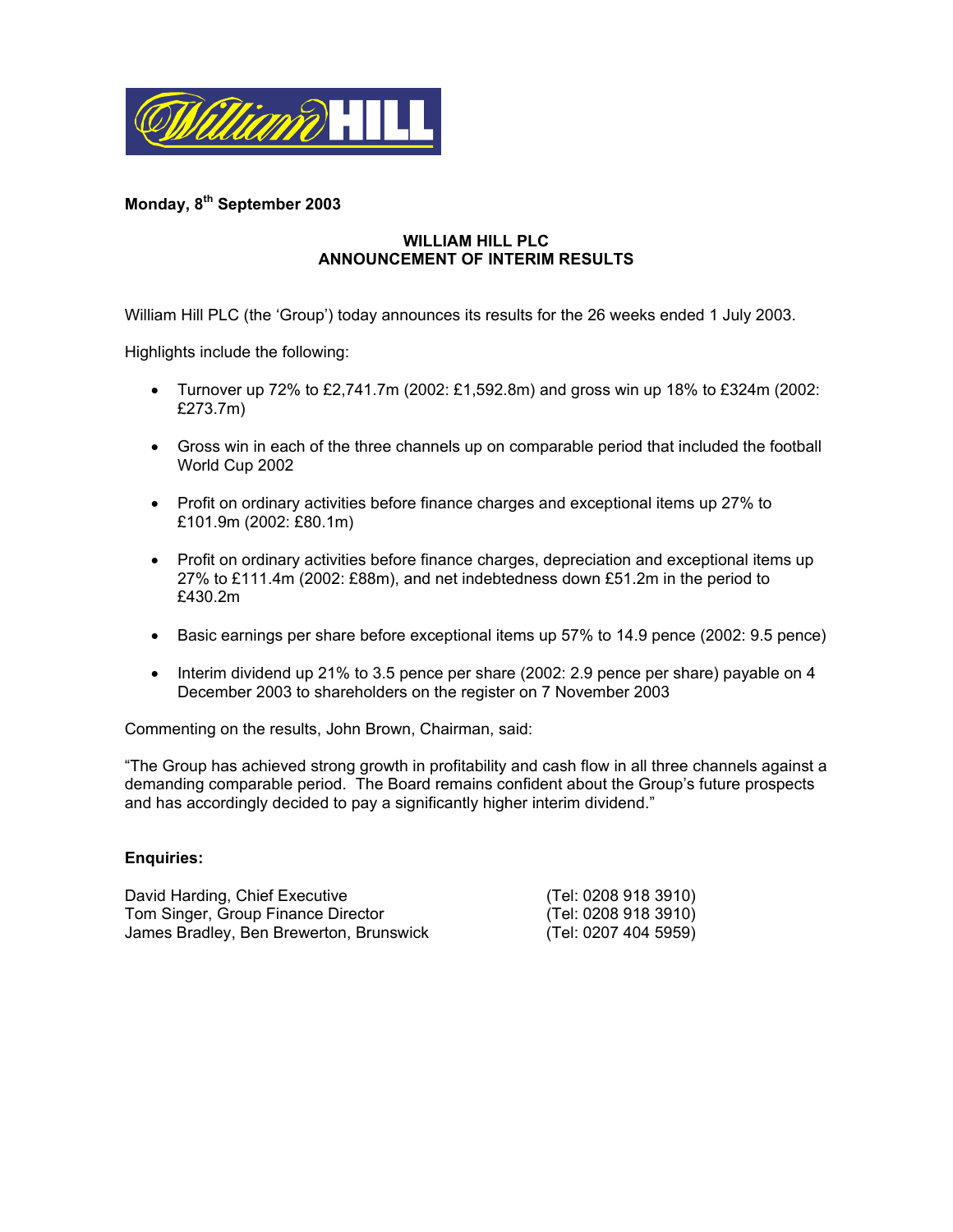There will be a presentation to analysts at 9.00am today at The Lincoln Centre, 18 Lincoln's Inn Field, London WC2. Alternatively, it is possible to listen to the presentation by dialling 44 (0) 1452 561 263. The presentation will be recorded and will be available for a period of one week by dialling 0845 245 5205 (from the UK) and 44 (0) 1452 55 0000 (from outside the UK) and using the replay access number 451718#. The slide presentation will be available on the Investor Relations section of the website: www.corporate.willhill.com.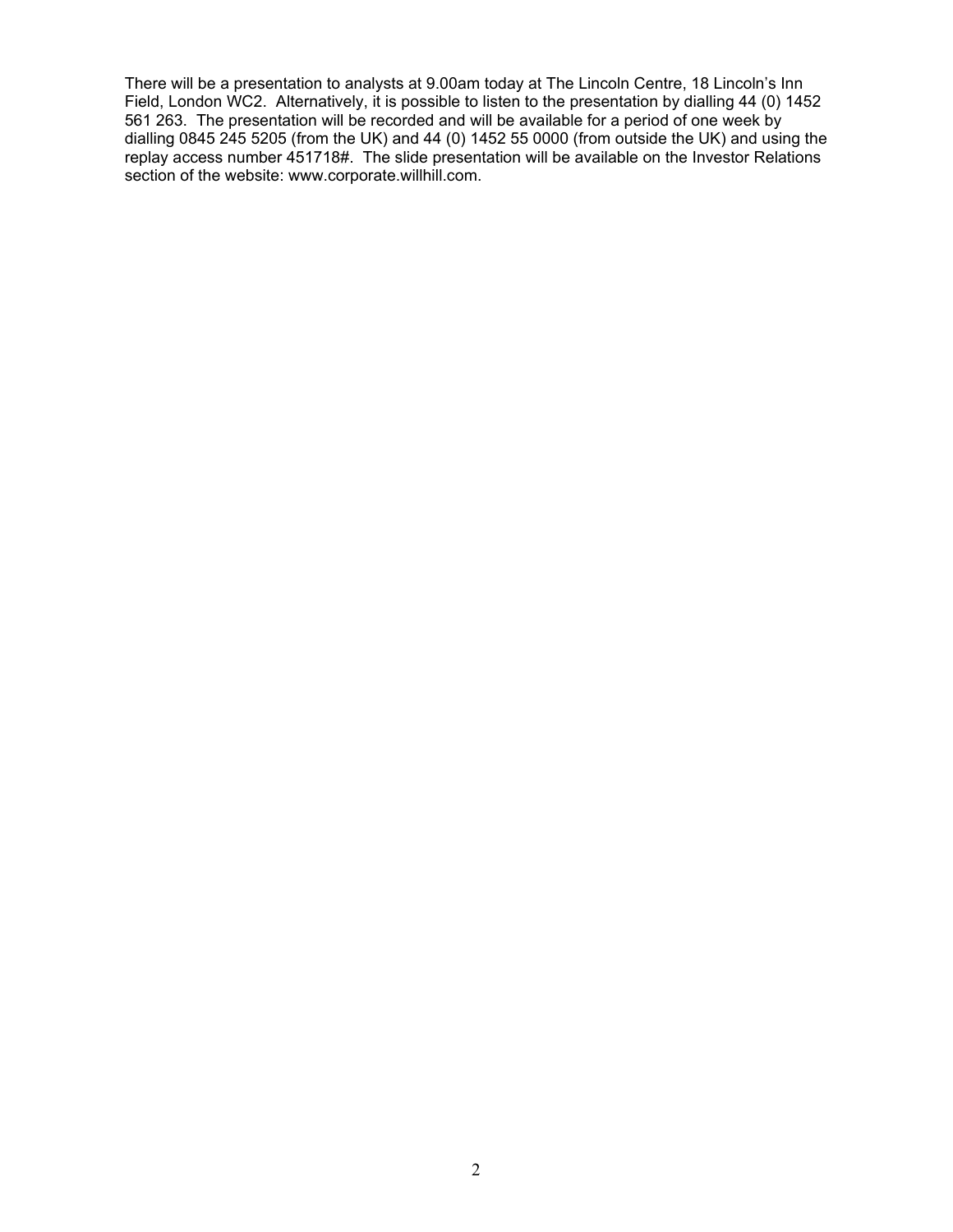# **CHIEF EXECUTIVE'S REVIEW**

The Group achieved an overall increase in gross win of 18% over the comparable period that benefited from favourable horse racing results including an excellent Cheltenham Festival and the football World Cup 2002.

#### Retail division

The Retail division experienced growth in gross win of 18% due to the continued expansion of betting opportunities that included the launch of virtual greyhound racing and ongoing roll out of fixed odds betting terminals (FOBTs).

The retail business continues to benefit from product diversification with gross win from football and numbers products, including virtual racing, increasing by 23% against the comparable period. This trend is helping to increase the total amount of customer spend and improve the predictability of future profits due to the reduced reliance on horse racing.

The number of FOBTs in the retail estate increased from 1,745 to 2,525 during the period and 95% of shops had at least one terminal by the period end. The terminals have performed ahead of our expectations and there is no evidence of significant cannibalisation of traditional over the counter betting although some business has migrated away from amusement with prizes machines (AWPs).

We continued to invest in the retail estate that benefited from 54 development projects in the period and comprised 1,581 shops at period end (31 December 2002: 1,579 shops). The estate remains well positioned and has high average profitability per unit relative to its high street competitors. We intend to continue to invest in our shops through the installation of electronic point of sale (EPOS) equipment and replacement text systems. Our plans for new shop technology are on track with the majority of the £45m of associated capital expenditure falling in 2004 and 2005.

#### Telephone division

The Telephone division generated a 3% increase in gross win over the comparable period despite being adversely affected by unfavourable results at this year's Cheltenham Festival (compared to a highly profitable event for bookmakers in 2002) and the absence of a major international football championship. At the end of the period the telephone business had 170,000 active accounts (31 December 2002: 164,000).

#### Interactive division

The Interactive division, comprising the online sportsbook and casino, enjoyed growth in gross win of 32% over the comparable period.

Growth in the sportsbook was limited by the absence of a major football championship (football accounts for 30% of gross win on the online sportsbook) and the difficulties associated with accessing some international markets due to the actions of foreign governments and credit card companies. At the period end the sportsbook had 137,000 active customers (31 December 2002: 130,000).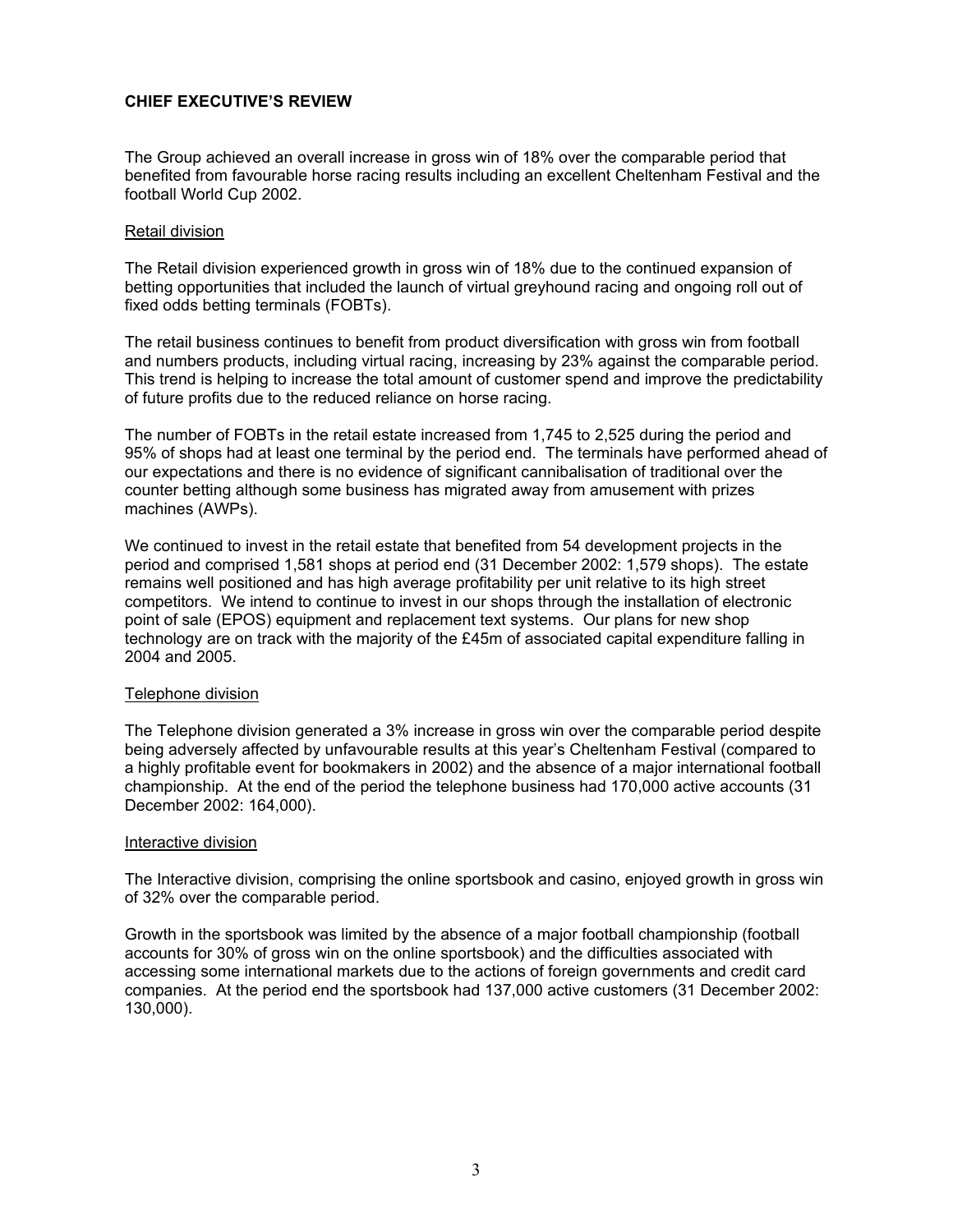Growth in the casino was exceptionally strong due to the further development of the offering including the launch of a poker site (www.williamhillpoker.com) in January 2003. In the second half, the Group plans to introduce new casino software and take in-house various back office functions currently outsourced to a third party supplier so as to provide improved flexibility and revenue share arrangements. At the period end the casino had 58,000 active customers (31 December 2002: 43,000).

# Cost control

Net operating expenses (excluding exceptional items) increased by 11% from £138.5m to £153.9m. However, a significant proportion of the increase was attributable to terminal and telecommunications line rentals associated with the deployment of additional FOBTs, acquisitions made in September 2002 and March 2003, additional marketing spend on the casino to drive higher profitability, the write off of various fixed assets, and the additional costs of operating as a public company. Eliminating such additional costs results in an underlying rate of cost inflation of approximately 4% against the comparable period.

# **DE-REGULATION UPDATE**

In a recent statement on casino regulation, the government reiterated its commitment to reforming gambling legislation, and whilst the exact timing of the final bill is not clear, the Department of Culture, Media and Sport has confirmed that pre-legislative scrutiny will commence this Autumn. We continue to seek to influence the future shape and direction of legislation as it pertains to betting, including the nature of betting events available on FOBTs. In parallel, the Association of British Bookmakers is preparing to defend legal action brought by the Gaming Board of Great Britain concerning the legality of some events currently offered. A court hearing is not expected this calendar year.

# **CURRENT TRADING**

In the nine weeks ended 2 September 2003, the Group's gross win was 23% above the comparable period that included a run of less favourable horse racing results. Product development has continued across the Group with the roll out of additional FOBTs and the launch of a Euro denominated casino in August 2003. As ever, the out turn for the full year will in part be dependent on sporting results in the coming months.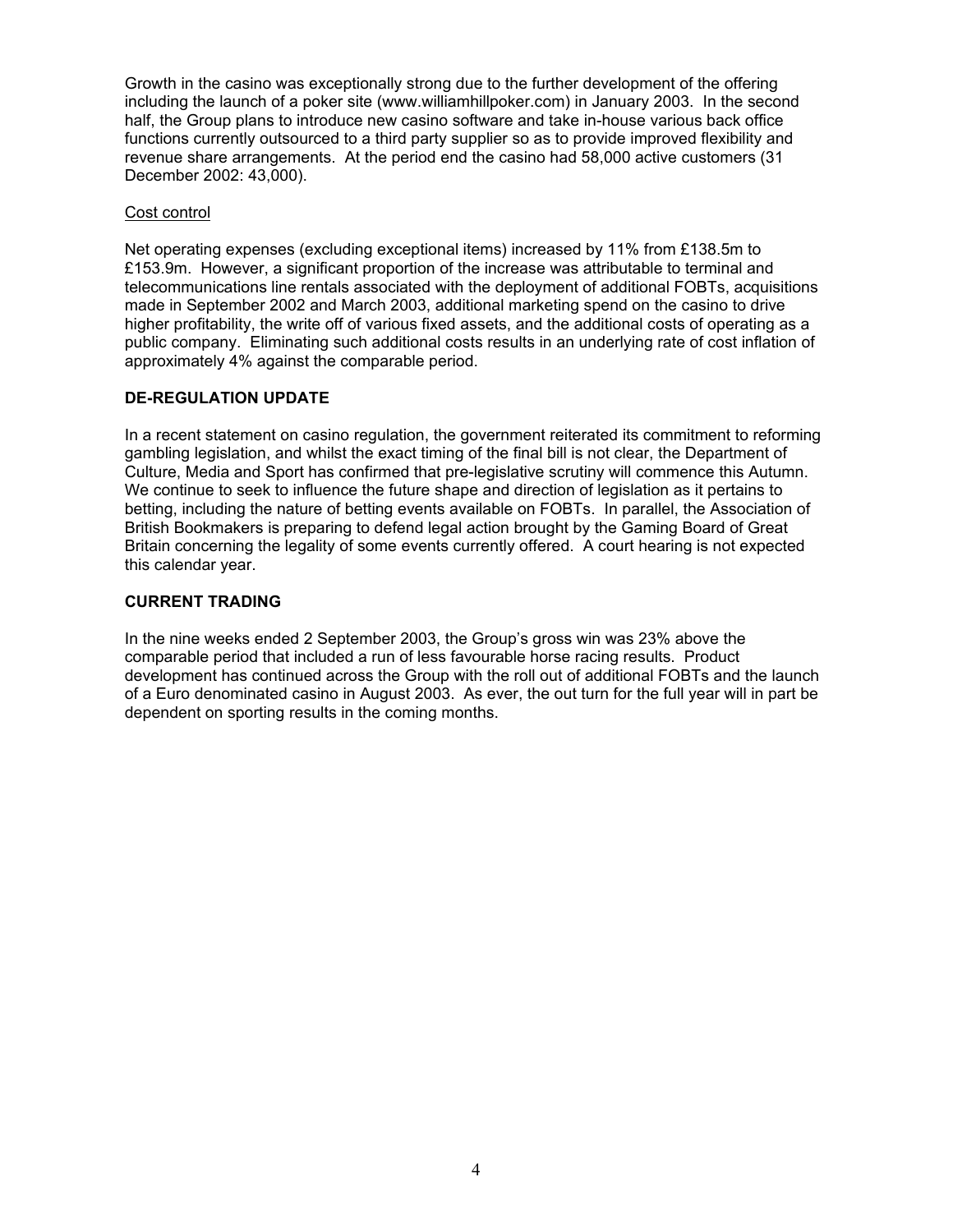# **Consolidated Profit and Loss Account**

for the 26 weeks ended 1 July 2003

|                                                                            |                | 26 weeks<br>ended<br>1 July<br>2003 | 26 weeks ended<br>2 July<br>2002 | 52 weeks ended<br>31 December<br>2002 |
|----------------------------------------------------------------------------|----------------|-------------------------------------|----------------------------------|---------------------------------------|
|                                                                            | <b>Notes</b>   | £m                                  | £m                               | £m                                    |
| <b>Turnover</b>                                                            | 2              | 2,741.7                             | 1,592.8                          | 3,365.3                               |
| Cost of sales                                                              |                | (2, 487.2)                          | (1,376.0)                        | (2,949.3)                             |
| <b>Gross profit</b>                                                        | $\overline{2}$ | 254.5                               | 216.8                            | 416.0                                 |
| Net operating expenses                                                     |                | (153.9)                             | (158.6)                          | (297.1)                               |
| Operating profit before operating exceptional items                        | $\overline{2}$ | 100.6                               | 78.3                             | 139.0                                 |
| Operating exceptional items                                                |                |                                     | (20.1)                           | (20.1)                                |
| <b>Operating profit</b>                                                    | $\overline{2}$ | 100.6                               | 58.2                             | 118.9                                 |
| Share of associate's operating profit                                      |                | 1.3                                 | 1.8                              | 2.4                                   |
| Profit on ordinary activities before finance charges                       |                | 101.9                               | 60.0                             | 121.3                                 |
| Net interest payable                                                       | 3              | (15.4)                              | (72.5)                           | (89.6)                                |
| Other finance (charges)/income                                             |                | (0.9)                               | 0.3                              | 0.7                                   |
| Profit/(loss) on ordinary activities before tax                            |                | 85.6                                | (12.2)                           | 32.4                                  |
| Tax (charge)/credit on profit/(loss) on ordinary activities                | 4              | (23.1)                              | 1.1                              | (11.2)                                |
| Profit/(loss) on ordinary activities after tax for the<br>financial period |                | 62.5                                | (11.1)                           | 21.2                                  |
| Dividends proposed and paid                                                | 5              | (14.6)                              | (12.2)                           | (36.3)                                |
| Retained profit/(loss) for the financial period                            |                | 47.9                                | (23.3)                           | (15.1)                                |
|                                                                            |                |                                     |                                  |                                       |
| Earnings/(loss) per share (pence)                                          |                |                                     |                                  |                                       |
| Basic                                                                      | 6              | 14.9                                | (4.0)                            | 6.1                                   |
| Adjusted                                                                   | 6              | 14.9                                | 9.5                              | 16.9                                  |

All amounts relate to continuing operations for the current and preceding financial periods.

# **Consolidated Statement of Total Recognised Gains and Losses**

for the 26 weeks ended 1 July 2003

|                                                                      | 26 weeks<br>ended<br>1 July<br>2003 | 26 weeks ended<br>2 July<br>2002 | 52 weeks ended<br>31 December<br>2002 |
|----------------------------------------------------------------------|-------------------------------------|----------------------------------|---------------------------------------|
|                                                                      | £m                                  | £m                               | £m                                    |
|                                                                      |                                     |                                  |                                       |
| Profit/(loss) for the financial period                               | 62.5                                | (11.1)                           | 21.2                                  |
| Actuarial loss recognised in the pension scheme                      | (11.9)                              | (18.5)                           | (36.6)                                |
| Deferred tax attributable to actuarial loss                          | 3.8                                 | 5.7                              | 11.0                                  |
| Currency translation differences on foreign currency net investments | 0.2                                 |                                  | 0.1                                   |
| Total recognised gains and losses relating to the period             | 54.6                                | (23.9)                           | (4.3)                                 |

Diluted 6 **14.8** (4.0) 6.1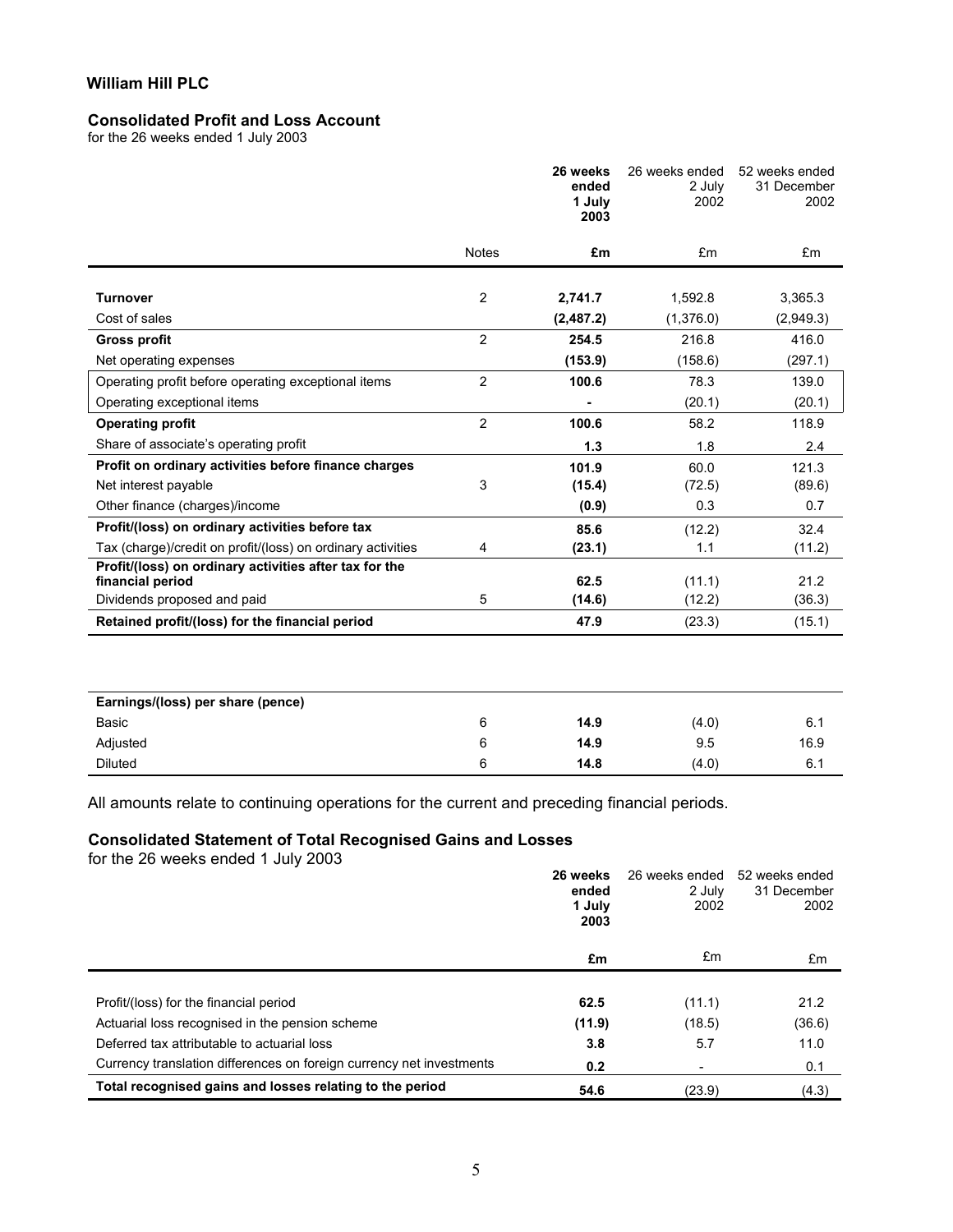#### **Consolidated Balance Sheet**

as at 1 July 2003

|                                                            | 1 July<br>2003          | 2 July<br>2002 | 31<br>December<br>2002 |
|------------------------------------------------------------|-------------------------|----------------|------------------------|
| <b>Notes</b>                                               | £m                      | £m             | £m                     |
|                                                            |                         |                |                        |
| <b>Fixed assets</b>                                        | 732.3                   | 702.8          | 728.9                  |
| Intangible assets - goodwill                               | 101.5                   | 91.5           | 99.0                   |
| Tangible assets<br>Investments                             | 3.7                     | 9.0            | 4.4                    |
|                                                            | 837.5                   | 803.3          | 832.3                  |
| <b>Current assets</b>                                      |                         |                |                        |
| <b>Stocks</b>                                              | 0.3                     | 0.3            | 0.3                    |
| Debtors: amounts recoverable within one year               | 18.4                    | 16.5           | 14.1                   |
| Debtors: amounts recoverable after one year                | 5.5                     | 3.7            | 3.0                    |
| Cash at bank and in hand                                   | 38.8                    | 51.8           | 44.6                   |
|                                                            | 63.0                    | 72.3           | 62.0                   |
| Creditors: amounts falling due within one year             | (152.9)                 | (84.7)         | (145.5)                |
| <b>Net current liabilities</b>                             | (89.9)                  | (12.4)         | (83.5)                 |
| <b>Total assets less current liabilities</b>               | 747.6                   | 790.9          | 748.8                  |
| Creditors: amounts falling due after more than one<br>year | (420.9)                 | (521.7)        | (470.3)                |
| Share of net liabilities of associate                      | (0.2)                   |                | (1.2)                  |
| Net assets excluding pension liability                     | 326.5                   | 269.2          | 277.3                  |
| <b>Pension liability</b>                                   | (36.8)                  | (15.4)         | (28.0)                 |
| Net assets including pension liability                     | 289.7                   | 253.8          | 249.3                  |
|                                                            |                         |                |                        |
| <b>Capital and reserves</b>                                |                         |                |                        |
| Called-up share capital                                    | 42.2                    | 42.2           | 42.2                   |
| Share premium account                                      | 311.3                   | 311.3          | 311.3                  |
| Merger reserve                                             | (26.1)                  | (26.1)         | (26.1)                 |
| Other reserves                                             | 2.5                     | 2.1            | 2.1                    |
| Profit and loss account                                    | (40.2)                  | (75.7)         | (80.2)                 |
| <b>Equity shareholders' funds</b>                          | $\overline{7}$<br>289.7 | 253.8          | 249.3                  |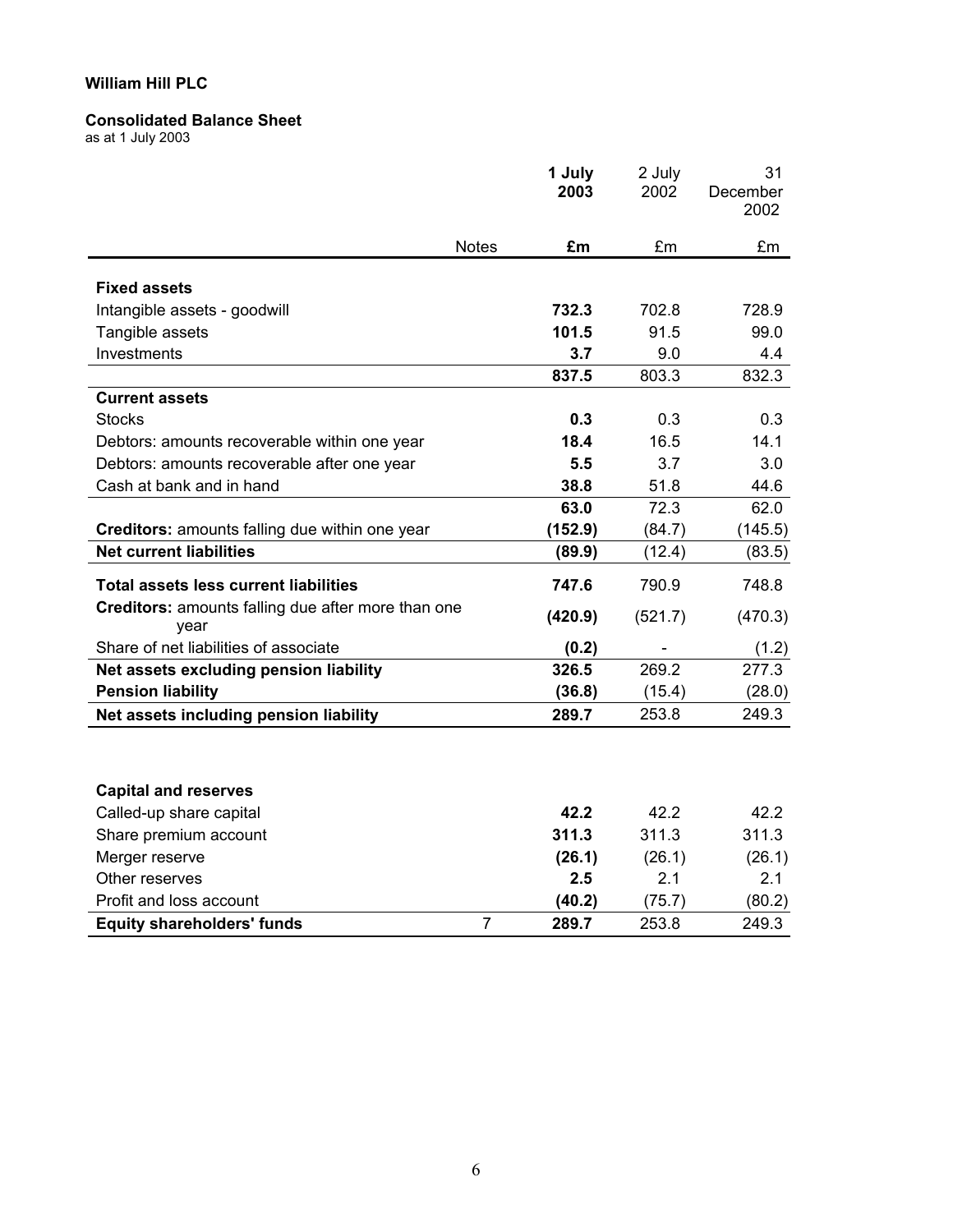#### **Consolidated Cash Flow Statement**

For the 26 weeks ended 1 July 2003

|                                                 |              | 26 weeks<br>ended<br>1 July<br>2003 | 26 weeks<br>ended<br>2002 | 52 weeks<br>ended<br>2 July 31 December<br>2002 |
|-------------------------------------------------|--------------|-------------------------------------|---------------------------|-------------------------------------------------|
|                                                 | <b>Notes</b> | £m                                  | £m                        | £m                                              |
|                                                 |              |                                     |                           |                                                 |
| Net cash inflow from operating activities       | 8            | 105.6                               | 78.6                      | 137.3                                           |
| Dividends from associates                       |              |                                     |                           | 5.7                                             |
| Returns on investments and servicing of finance | 9            | (14.9)                              | (30.9)                    | (48.4)                                          |
| Taxation                                        |              | 0.2                                 | (3.2)                     | (9.5)                                           |
| Capital expenditure and financial investment    | 9            | (9.9)                               | (10.3)                    | (20.4)                                          |
| Acquisitions                                    | 9            | (4.9)                               |                           | (20.8)                                          |
| Equity dividend paid                            |              | (24.2)                              |                           | (12.1)                                          |
| Net cash inflow before financing                |              | 51.9                                | 34.2                      | 31.8                                            |
| Financing                                       | 9            | (57.7)                              | (87.2)                    | (92.0)                                          |
| Decrease in cash in the period                  | 10           | (5.8)                               | (53.0)                    | (60.2)                                          |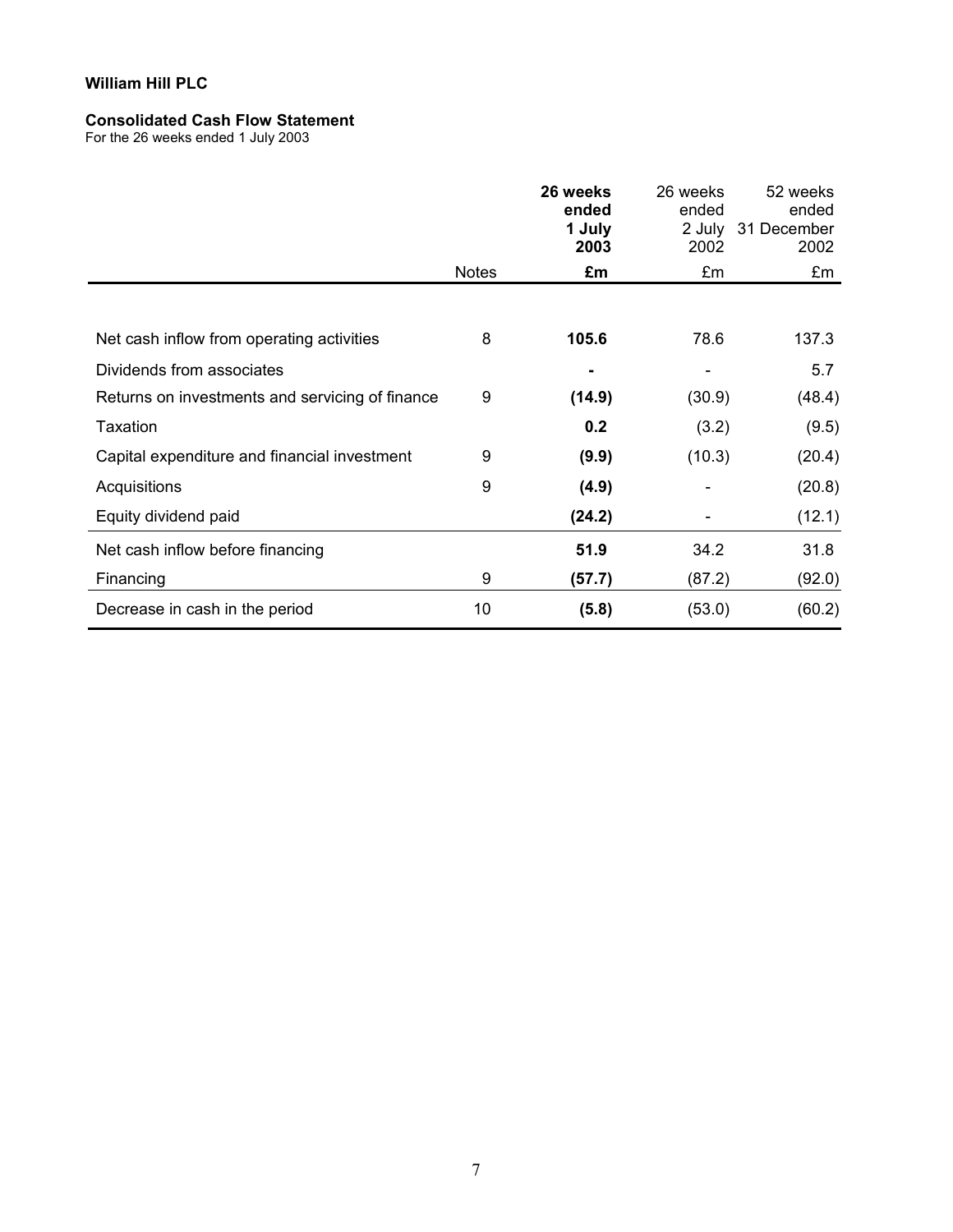#### **Notes to the accounts**

for the 26 weeks ended 1 July 2003

#### **1. Basis of preparation**

The interim report comprises the unaudited results for the 26 weeks to 1 July 2003, comparative unaudited results for the 26 weeks ended 2 July 2002 and the audited results for the 52 weeks to 31 December 2002. The interim report has been prepared by the directors under the historical cost convention and on a basis consistent with applicable United Kingdom accounting standards. The interim report has been prepared on the basis of the accounting policies set out in the Group's statutory accounts for the 52 weeks ended 31 December 2002. The interim report should therefore be read in conjunction with the 2002 report and accounts.

The interim report for the 26 weeks ended 1 July 2003, which was approved by the board of directors on 5 September 2003, does not constitute statutory accounts within the meaning of section 240 of the Companies Act 1985. The results for the 52 week period ended 31 December 2002 were extracted from the full accounts for William Hill PLC for the 52 weeks ended 31 December 2002, which have been filed with the Registrar of Companies. The auditors' report contained therein, was unqualified and did not contain a statement under section 237 (2) or (3) of the Companies Act 1985.

#### **2. Segmental information**

The Group's turnover, profits and operating net assets arise primarily from customers in the United Kingdom and therefore segmental information by geographical location is not presented.

Segmental information by distribution channel is shown below:

|                                   | 26 weeks<br>ended | 26 weeks<br>ended | 52 weeks<br>ended |
|-----------------------------------|-------------------|-------------------|-------------------|
|                                   | 1 July            | 2 July            | 31 December       |
|                                   | 2003<br>£m        | 2002<br>£m        | 2002<br>£m        |
|                                   |                   |                   |                   |
| Turnover                          |                   |                   |                   |
| - Retail                          | 2,163.9           | 1,139.3           | 2,460.4           |
| - Telephone                       | 278.1             | 243.5             | 489.1             |
| Interactive                       | 284.8             | 197.6             | 389.3             |
| Other                             | 14.9              | 12.4              | 26.5              |
|                                   | 2,741.7           | 1,592.8           | 3,365.3           |
| Gross win                         |                   |                   |                   |
| - Retail                          | 253.7             | 215.7             | 418.9             |
| - Telephone                       | 28.3              | 27.5              | 50.9              |
| Interactive                       | 38.6              | 29.3              | 54.9              |
| Other                             | 3.4               | 1.2               | 3.0               |
|                                   | 324.0             | 273.7             | 527.7             |
| Operating profit                  |                   |                   |                   |
| - Retail                          | 80.6              | 62.1              | 111.9             |
| - Telephone                       | 10.4              | 9.1               | 17.3              |
| Interactive                       | 16.1              | 11.3              | 20.5              |
| Other<br>$\overline{\phantom{0}}$ | 0.5               | 0.3               | 0.8               |
| Central costs                     | (7.0)             | (4.5)             | (11.5)            |
|                                   | 100.6             | 78.3              | 139.0             |
| <b>Exceptional items</b>          |                   | (20.1)            | (20.1)            |
|                                   | 100.6             | 58.2              | 118.9             |

The retail distribution channel comprises all activity undertaken in LBOs including AWPs and FOBTs.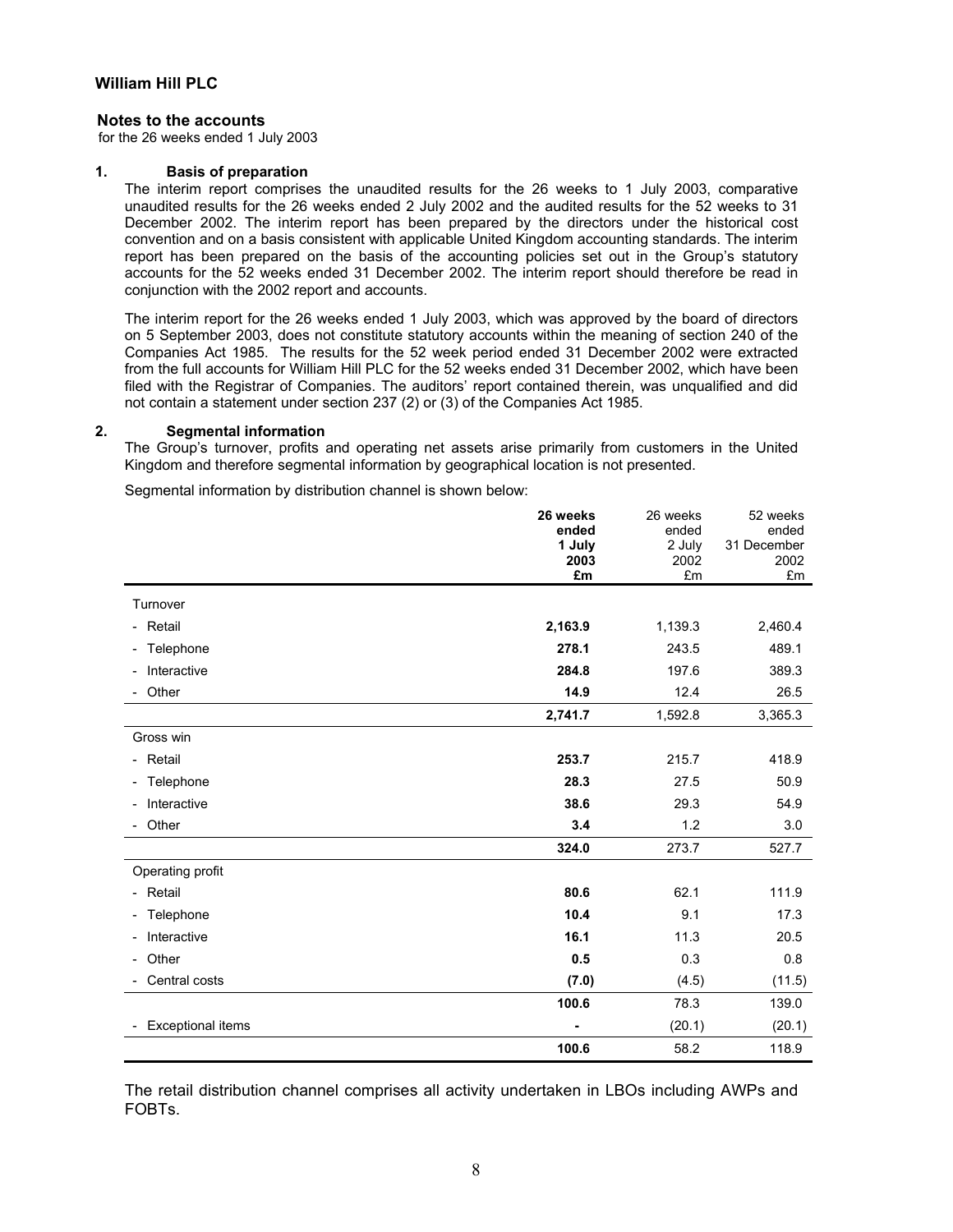#### **Notes to the accounts**

for the 26 weeks ended 1 July 2003

#### **2. Segmental information (continued)**

Analysis of net assets by distribution channel has not been presented, as it is not considered practical to perform this allocation. The Group does not produce such information internally or make decisions based on this or similar information.

Turnover and operating profit amounting to £0.8m and £0.3m respectively have been consolidated into these results in respect of Team Greyhounds (Brough Park) Limited which was acquired by the Group on 3 March 2003.

The segmental analysis of gross win set out above is shown before deducting GPT, duty, levies, VAT and other cost of sales to arrive at gross profit. A reconciliation from gross win to gross profit as presented in the profit and loss account is set out below:

|                                                | 26 weeks | 26 weeks | 52 weeks    |
|------------------------------------------------|----------|----------|-------------|
|                                                | ended    | ended    | ended       |
|                                                | 1 July   | 2 July   | 31 December |
|                                                | 2003     | 2002     | 2002        |
|                                                | £m       | £m       | £m          |
|                                                |          |          |             |
| Gross win                                      | 324.0    | 273.7    | 527.7       |
| GPT, duty, levies, VAT and other cost of sales | (69.5)   | (56.9)   | (111.7)     |
| Gross profit                                   | 254.5    | 216.8    | 416.0       |

#### **3. Net interest payable**

|                                                     | 26 weeks | 26 weeks | 52 weeks    |
|-----------------------------------------------------|----------|----------|-------------|
|                                                     | ended    | ended    | ended       |
|                                                     | 1 July   | 2 July   | 31 December |
|                                                     | 2003     | 2002     | 2002        |
|                                                     | £m       | £m       | £m          |
|                                                     |          |          |             |
| Net interest payable excluding exceptional interest | (15.4)   | (43.5)   | (60.6)      |
| Exceptional interest payable                        |          | (29.0)   | (29.0)      |
| Net interest payable                                | (15.4)   | (72.5)   | (89.6)      |

#### **4. Tax (charge)/credit on profit/(loss) on ordinary activities**

|                                                                                                                   | 26 weeks<br>ended<br>1 July<br>2003<br>£m | 26 weeks<br>ended<br>2 July<br>2002<br>£m | 52 weeks<br>ended<br>31 December<br>2002<br>£m |
|-------------------------------------------------------------------------------------------------------------------|-------------------------------------------|-------------------------------------------|------------------------------------------------|
| Tax charge on profit/(loss) on ordinary activities before<br>exceptional items<br>Tax credit on exceptional items | (23.1)<br>$\blacksquare$                  | (10.6)<br>11.7                            | (22.9)<br>11.7                                 |
| Tax (charge)/credit on profit/(loss) on ordinary<br>activities                                                    | (23.1)                                    | 1.1                                       | (11.2)                                         |

The tax charge on ordinary activities has been calculated using an expected effective rate for the full year of 27%. This is lower than the statutory rate of 30% mainly due to the utilisation of brought forward corporation tax losses and the receipt of consortium relief in respect of prior year corporation tax losses.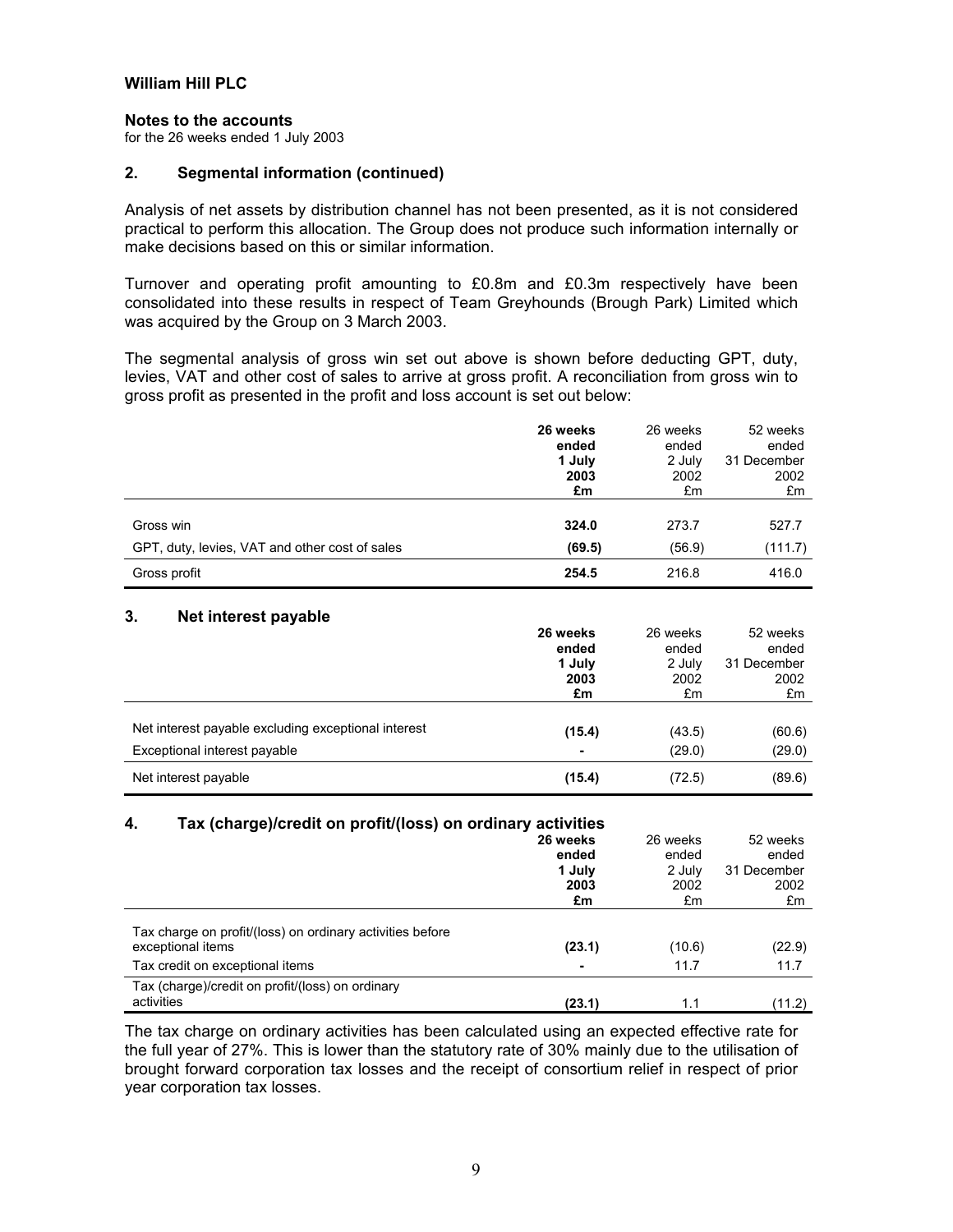#### **Notes to the accounts**

for the 26 weeks ended 1 July 2003

#### **5. Dividends paid and proposed**

|                                     | 26 weeks<br>ended<br>1 July<br>2003<br>£m | 26 weeks<br>ended<br>2 July<br>2002<br>£m | 52 weeks<br>ended<br>31 December<br>2002<br>£m |
|-------------------------------------|-------------------------------------------|-------------------------------------------|------------------------------------------------|
| Equity shares:                      |                                           |                                           |                                                |
| - interim dividend proposed/paid    | 14.6                                      | 12.2                                      | 12.2                                           |
| - final dividend paid               | ۰                                         | -                                         | 24.1                                           |
|                                     | 14.6                                      | 12.2                                      | 36.3                                           |
|                                     |                                           |                                           |                                                |
| Dividend per ordinary share (pence) | 3.5                                       | 2.9                                       | 8.7                                            |

The interim dividend of 3.5p will be paid on 4 December 2003 to all shareholders on the register on 7 November 2003.

Under an agreement signed in November 2002, The William Hill Holdings 2001 Employee Benefit Trust, which holds 4.4m ordinary shares representing 1% of the Company's called-up ordinary share capital, has agreed to waive all dividends due to it.

# **6. Earnings/(loss) per share**

The basic, adjusted and diluted earnings/(loss) per share are calculated based on the following data:

|                                                                           | 26 weeks<br>ended<br>1 July<br>2003<br>£m | 26 weeks<br>ended<br>2 July<br>2002<br>£m | 52 weeks<br>ended<br>31 December<br>2002<br>£m |
|---------------------------------------------------------------------------|-------------------------------------------|-------------------------------------------|------------------------------------------------|
| Profit/(loss) after tax for the financial period $(1)$                    | 62.5                                      | (11.1)                                    | 21.2                                           |
| Exceptional items – operating items                                       |                                           | 20.1                                      | 20.1                                           |
| Exceptional items - interest                                              |                                           | 29.0                                      | 29.0                                           |
| Exceptional items - taxation                                              | $\overline{\phantom{0}}$                  | (11.7)                                    | (11.7)                                         |
| Profit after tax for the financial period before exceptional items<br>(2) | 62.5                                      | 26.3                                      | 58.6                                           |

 $(1)$  Used in the basic and diluted earnings per share calculation.

 $(2)$  Used in the adjusted earnings per share calculation.

Where the Group has recorded a profit after tax, the following share numbers have been used in the earnings per share calculation:

|                                                                                | 26 weeks<br>ended<br>1 July<br>2003 | 26 weeks<br>ended<br>2 July<br>2002 | 52 weeks<br>ended<br>31 December<br>2002 |
|--------------------------------------------------------------------------------|-------------------------------------|-------------------------------------|------------------------------------------|
|                                                                                | Number (m)                          | Number (m)                          | Number (m)                               |
| Basic weighted average number of shares<br>Dilutive potential ordinary shares: | 418.4                               | 276.8                               | 347.6                                    |
| Employee share awards and options                                              | 4.3                                 | 0.3                                 | 1.7                                      |
| Dilutive weighted average number of shares                                     | 422.7                               | 277.1                               | 349.3                                    |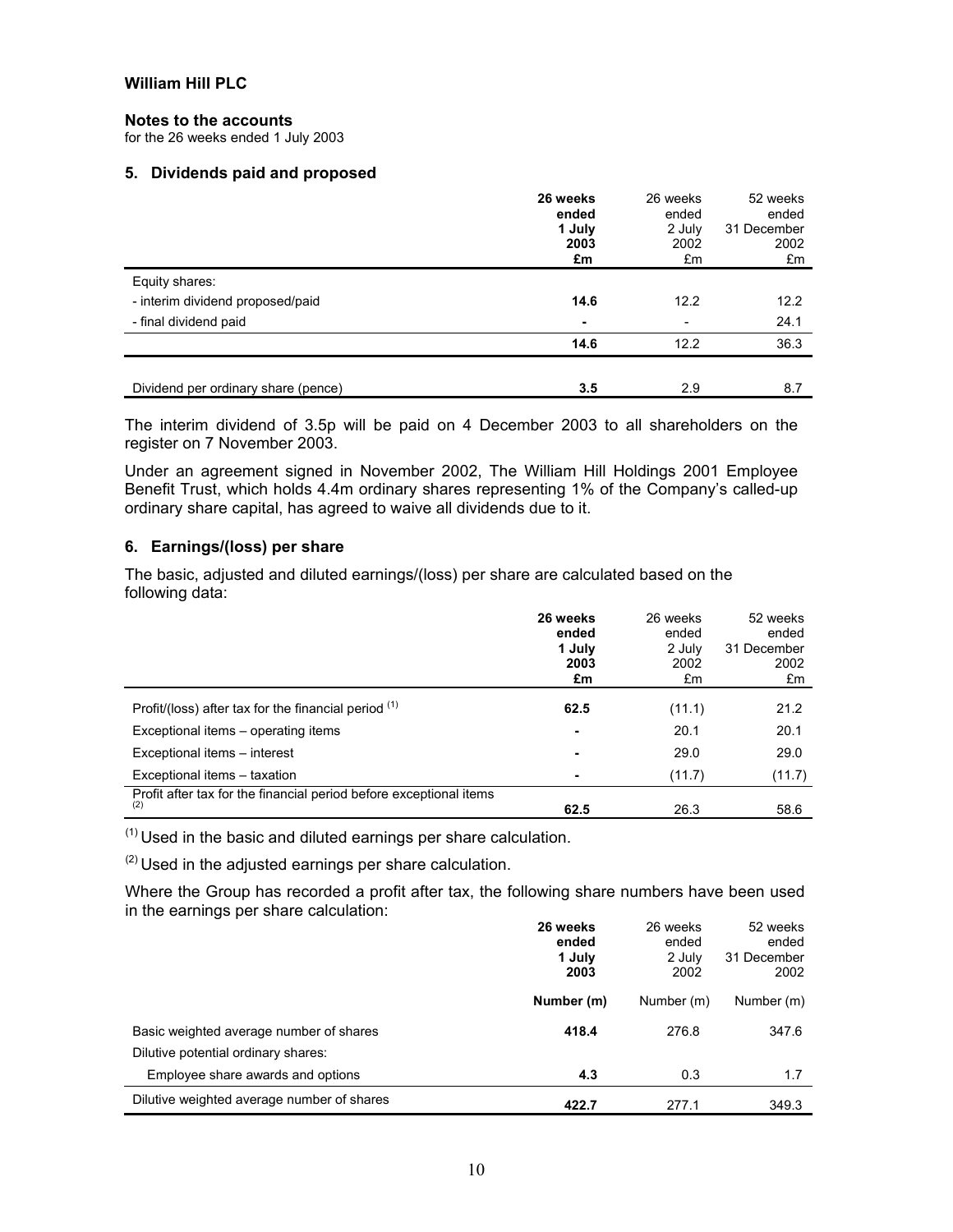#### **Notes to the accounts**

For the 26 weeks ended 1 July 2003

# **6. Earnings/(loss) per share (continued)**

Where the Group has recorded a loss after tax, the following share numbers have been used in the basic and diluted loss per share calculation:

|                                                        | 26 weeks   | 26 weeks              | 52 weeks         |
|--------------------------------------------------------|------------|-----------------------|------------------|
|                                                        | ended      | ended                 | ended            |
|                                                        | 1 July     | 2 July                | 31               |
|                                                        | 2003       | 2002                  | December<br>2002 |
|                                                        | Number (m) | Number (m) Number (m) |                  |
| Basic and diluted weighted average number of<br>shares | n/a        | 276.8                 | n/a              |

The basic weighted average number of shares excludes shares held by The William Hill Holdings 2001 Employee Benefit Trust, as required by FRS 14 "Earnings per share". The effect of this is to reduce the average number of shares in the 26 weeks ended 1 July 2003 by 4.4m (26 weeks ended 2 July 2002 – 6.5m; 52 weeks ended 31 December 2002 – 5.4m).

An adjusted earnings per share based on profit for the financial period before exceptional items has been presented in order to highlight the underlying performance of the Group.

# **7. Reconciliation of movements in equity shareholders' funds**

|                                                                                             | 1 July<br>2003 | 2 July<br>2002 | 31<br>December<br>2002 |
|---------------------------------------------------------------------------------------------|----------------|----------------|------------------------|
|                                                                                             | £m             | £m             | £m                     |
| Profit/(loss) for the financial period<br>Other recognised gains and losses relating to the | 62.5           | (11.1)         | 21.2                   |
| period (net)                                                                                | (7.9)          | (12.8)         | (25.5)                 |
|                                                                                             | 54.6           | (23.9)         | (4.3)                  |
| <b>Dividends</b>                                                                            | (14.6)         | (12.2)         | (36.3)                 |
| Issue of share capital including share premium                                              |                | 340.0          | 340.0                  |
| Redemption of preference shares                                                             |                | (1.0)          | (1.0)                  |
| Share issue costs                                                                           |                | (12.7)         | (12.7)                 |
| Shares to be issued                                                                         | 0.4            | 2.1            | 2.1                    |
| Profit on sale of shares realised by Employee<br><b>Benefit Trust</b>                       |                | 2.2            | 2.2                    |
| Net addition to equity shareholders' funds                                                  | 40.4           | 294.5          | 290.0                  |
| Opening equity shareholders' funds/(deficit)                                                | 249.3          | (40.7)         | (40.7)                 |
| Closing equity shareholders' funds                                                          | 289.7          | 253.8          | 249.3                  |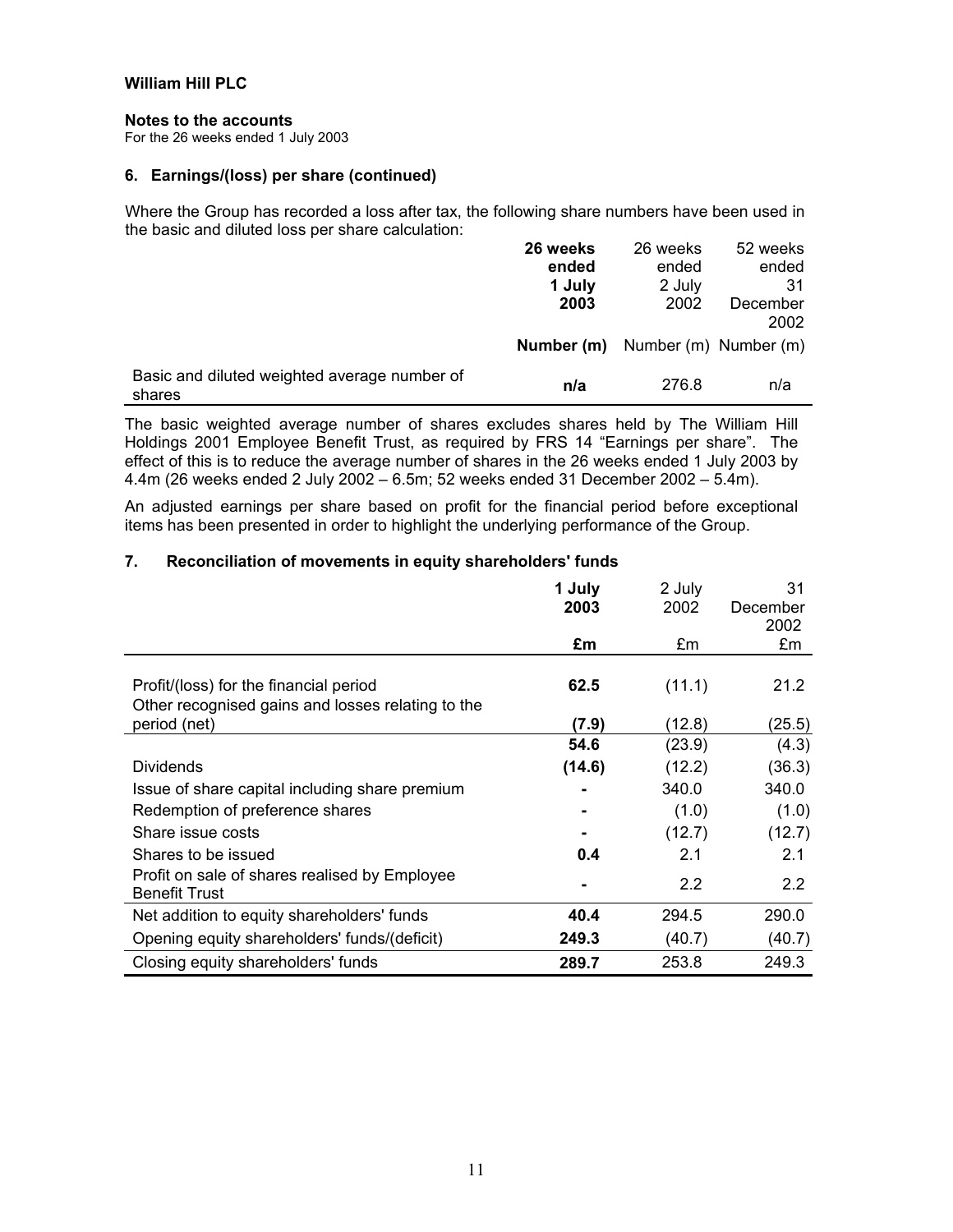**William Hill PLC Notes to the accounts** 

for the 26 weeks ended 1 July 2003

# 8. Reconciliation of operating profit to net cash inflow from operating activities

| . .                                                  | 26 weeks<br>ended<br>1 July<br>2003<br>£m | 26 weeks ended<br>2 July<br>2002<br>£m | 52 weeks<br>ended<br>31 December<br>2002<br>£m |
|------------------------------------------------------|-------------------------------------------|----------------------------------------|------------------------------------------------|
| Operating profit                                     | 100.6                                     | 58.2                                   | 118.9                                          |
| Depreciation                                         | 9.5                                       | 7.9                                    | 16.7                                           |
| Profit on sale of fixed assets                       |                                           | (0.2)                                  | (0.1)                                          |
| Amortisation of Executive Directors' Incentive Plan  | 1.0                                       |                                        | 0.7                                            |
| Increase in debtors                                  | (4.2)                                     | (5.5)                                  | (2.6)                                          |
| (Decrease)/increase in creditors                     | (1.1)                                     | 15.4                                   | 0.8                                            |
| Cost of shares to be issued                          |                                           | 2.1                                    | 2.1                                            |
| Defined benefit pension cost less cash contributions | (0.2)                                     | 0.7                                    | 0.8                                            |
| Net cash inflow from operating activities            | 105.6                                     | 78.6                                   | 137.3                                          |

# **9. Analysis of cash flows**

|                                                    | 26 weeks<br>ended<br>1 July<br>2003<br>£m | 26 weeks<br>ended<br>2 July<br>2002<br>£m | 52 weeks<br>ended<br>31 December<br>2002<br>£m |
|----------------------------------------------------|-------------------------------------------|-------------------------------------------|------------------------------------------------|
| Returns on investments and servicing of finance:   |                                           |                                           |                                                |
| Interest received                                  | 1.1                                       | 2.2                                       | 2.7                                            |
| Interest paid                                      | (16.0)                                    | (18.9)                                    | (36.9)                                         |
| Exceptional interest cash outflow                  |                                           | (14.2)                                    | (14.2)                                         |
| Net cash outflow                                   | (14.9)                                    | (30.9)                                    | (48.4)                                         |
| Capital expenditure and financial investment:      |                                           |                                           |                                                |
| Purchase of fixed assets                           | (10.1)                                    | (10.6)                                    | (20.8)                                         |
| Sale of tangible fixed assets                      | 0.2                                       | 0.3                                       | 0.4                                            |
| Net cash outflow                                   | (9.9)                                     | (10.3)                                    | (20.4)                                         |
| <b>Acquisitions</b>                                |                                           |                                           |                                                |
| Purchase of subsidiary undertaking                 | (5.7)                                     |                                           | (21.7)                                         |
| Net cash acquired with subsidiary undertaking      | 0.8                                       |                                           | 0.9                                            |
| Net cash outflow                                   | (4.9)                                     |                                           | (20.8)                                         |
| Financing:                                         |                                           |                                           |                                                |
| Issue of ordinary shares                           |                                           | 340.0                                     | 340.0                                          |
| Expenses of issue of ordinary shares               |                                           | (12.7)                                    | (12.7)                                         |
| Redemption of preference shares                    |                                           | (1.0)                                     | (1.0)                                          |
| Sale proceeds of Employee Benefit Trust share sale |                                           | 5.0                                       | 5.2                                            |
| New borrowings net of finance costs                |                                           | 514.0                                     | 519.0                                          |
| Loan facilities repaid                             | (57.7)                                    | (932.5)                                   | (942.5)                                        |
| Net cash outflow                                   | (57.7)                                    | (87.2)                                    | (92.0)                                         |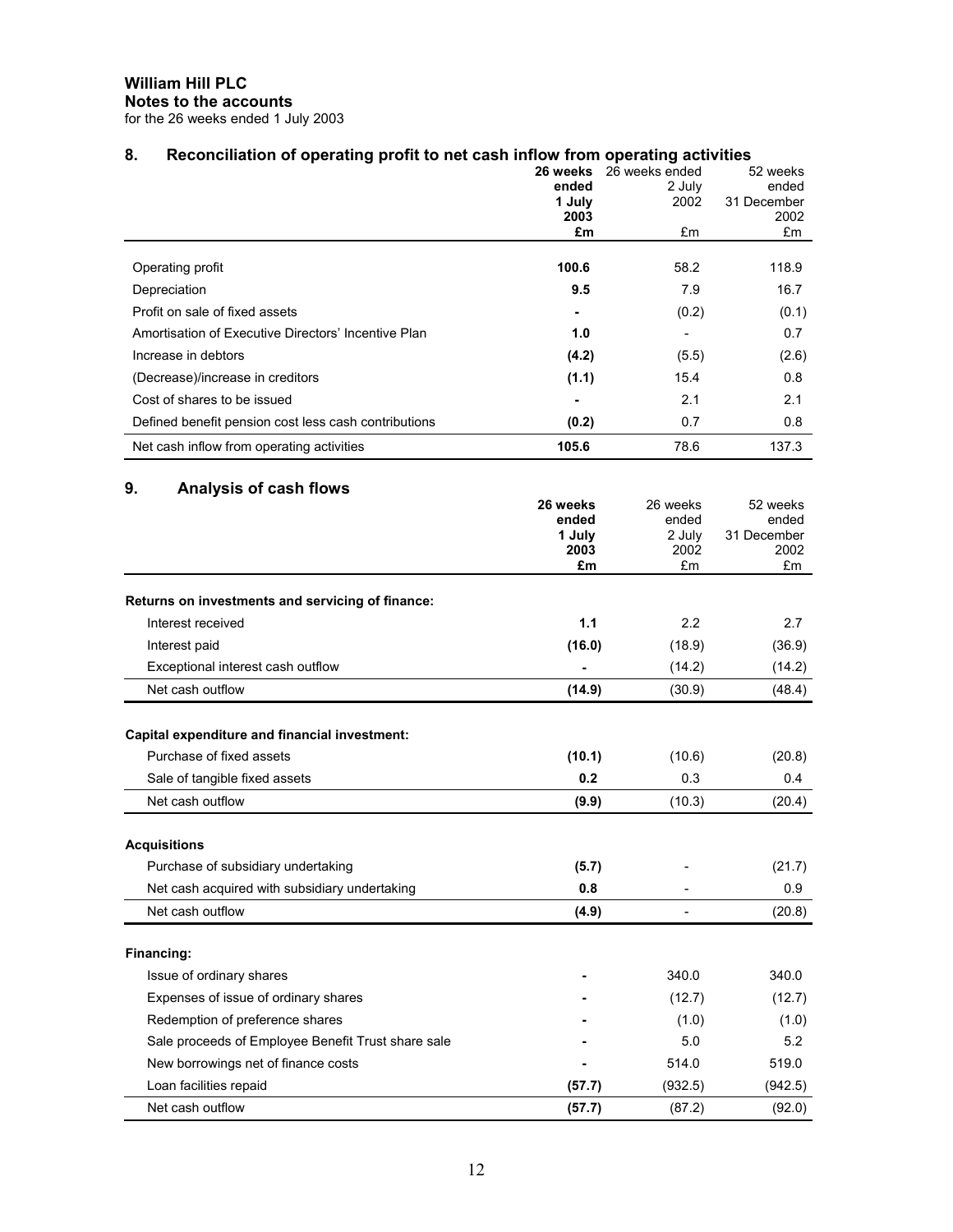# **Notes to the accounts**

For the 26 weeks ended 1 July 2003

# **10. Analysis and reconciliation of net debt**

|                                       | 1 January<br>2003<br>£m | £m    | Acquisitions<br>(excluding<br>cash and<br>Cash flow overdrafts)<br>£m | Other<br>non-cash<br>items<br>£m | 1 July<br>2003<br>£m |
|---------------------------------------|-------------------------|-------|-----------------------------------------------------------------------|----------------------------------|----------------------|
| Analysis of net debt                  |                         |       |                                                                       |                                  |                      |
| Cash at bank and in hand              | 44.6                    | (5.8) | $\blacksquare$                                                        |                                  | 38.8                 |
| Debts due within one year             | (55.7)                  | 9.2   | (1.6)                                                                 |                                  | (48.1)               |
| Debts due after more than one<br>year | (470.3)                 | 50.1  | -                                                                     | (0.7)                            | (420.9)              |
| Total                                 | (481.4)                 | 53.5  | (1.6)                                                                 | (0.7)                            | (430.2)              |

Other non-cash items of £0.7m comprise amortised debt issue costs.

|                                                  | 26 weeks<br>ended | 26 weeks<br>ended | 52 weeks<br>ended   |
|--------------------------------------------------|-------------------|-------------------|---------------------|
|                                                  | 1 July<br>2003    | 2 July<br>2002    | 31 December<br>2002 |
|                                                  | £m                | £m                | £m                  |
|                                                  |                   |                   |                     |
| Decrease in cash in the period                   | (5.8)             | (53.0)            | (60.2)              |
| Cash outflow from decrease in debt               | 59.3              | 418.5             | 423.4               |
| Change in net debt resulting from cash flows     | 53.5              | 365.5             | 363.2               |
| Loans acquired                                   | (1.6)             |                   |                     |
| Issue of guaranteed unsecured loan notes 2005 to |                   |                   |                     |
| acquire The Regal Sunderland Stadium Limited     |                   |                   | (8.4)               |
| Accrued interest on unsecured loan notes 2009    |                   | (27.1)            | (27.1)              |
| Debt issue costs written off and amortised       | (0.7)             | (16.2)            | (17.0)              |
|                                                  | 51.2              | 322.2             | 310.7               |
| Opening net debt                                 | (481.4)           | (792.1)           | (792.1)             |
| Closing net debt                                 | (430.2)           | (469.9)           | (481.4)             |